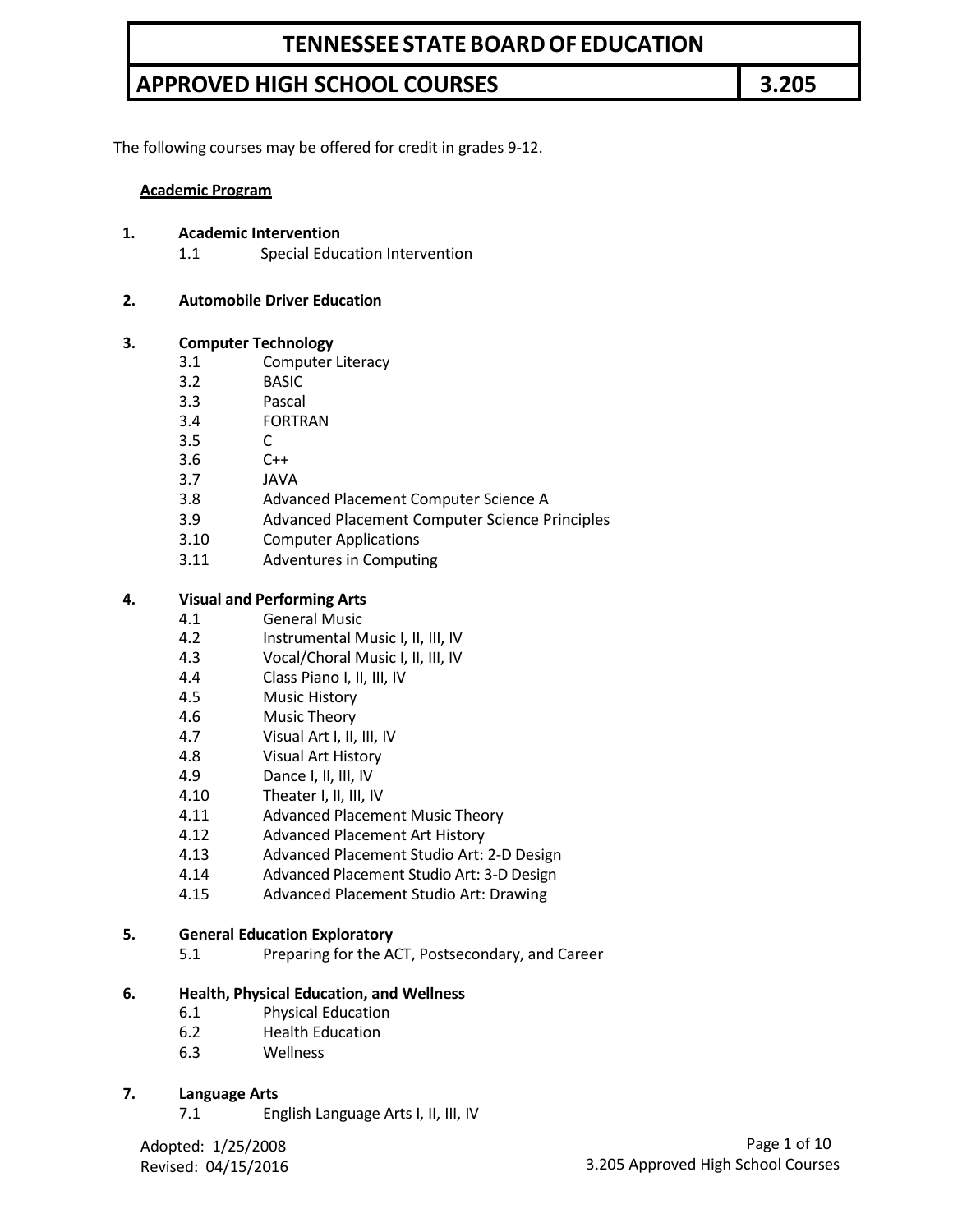- 7.2 Advanced Placement English Language & Composition
- 7.3 Advanced Placement English Literature & Composition
- 7.4 International Baccalaureate English III
- 7.5 International Baccalaureate English III, HL
- 7.6 International Baccalaureate English IV, HL
- 7.7 International Baccalaureate English Literature SL/ HL
- 7.8 International Baccalaureate Theory of Knowledge I
- 7.9 English as a Second Language
- 7.10 Tier III English Language Arts
- 7.11 Speech
- 7.12 Journalism
- 7.13 Competency English
- 7.14 Creative Writing

### **8. Mathematics**

- 8.1 Foundations I, II, Algebra IA
- 8.2 Algebra I
- 8.3 Geometry
- 8.4 Algebra II
- 8.5 Advanced Algebra and Trigonometry
- 8.6 Statistics
- 8.7 Discrete Mathematics with Statistics & Probability
- 8.8 Precalculus
- 8.9 Calculus
- 8.10 Advanced Placement Statistics
- 8.11 Advanced Placement Calculus AB
- 8.12 Advanced Placement Calculus BC
- 8.13 Bridge Math Course
- 8.14 Senior Finite Math
- 8.15 Tier III Mathematics Intervention

#### **9. JROTC Military Science**

#### **10. Science**

- 10.1 Physical Science
- 10.2 Biology I, II
- 10.3 Biology I A, B
- 10.4 Human Anatomy and Physiology
- 10.5 Chemistry I, II
- 10.6 Chemistry I A, B
- 10.7 Earth Science
- 10.8 Geology
- 10.9 Environmental Science
- 10.10 Ecology
- 10.11 Physics
- 10.12 Physics I A, B
- 10.13 Physical World Concepts
- 10.14 Scientific Research
- 10.15 Advanced Placement Biology
- 10.16 Advanced Placement Chemistry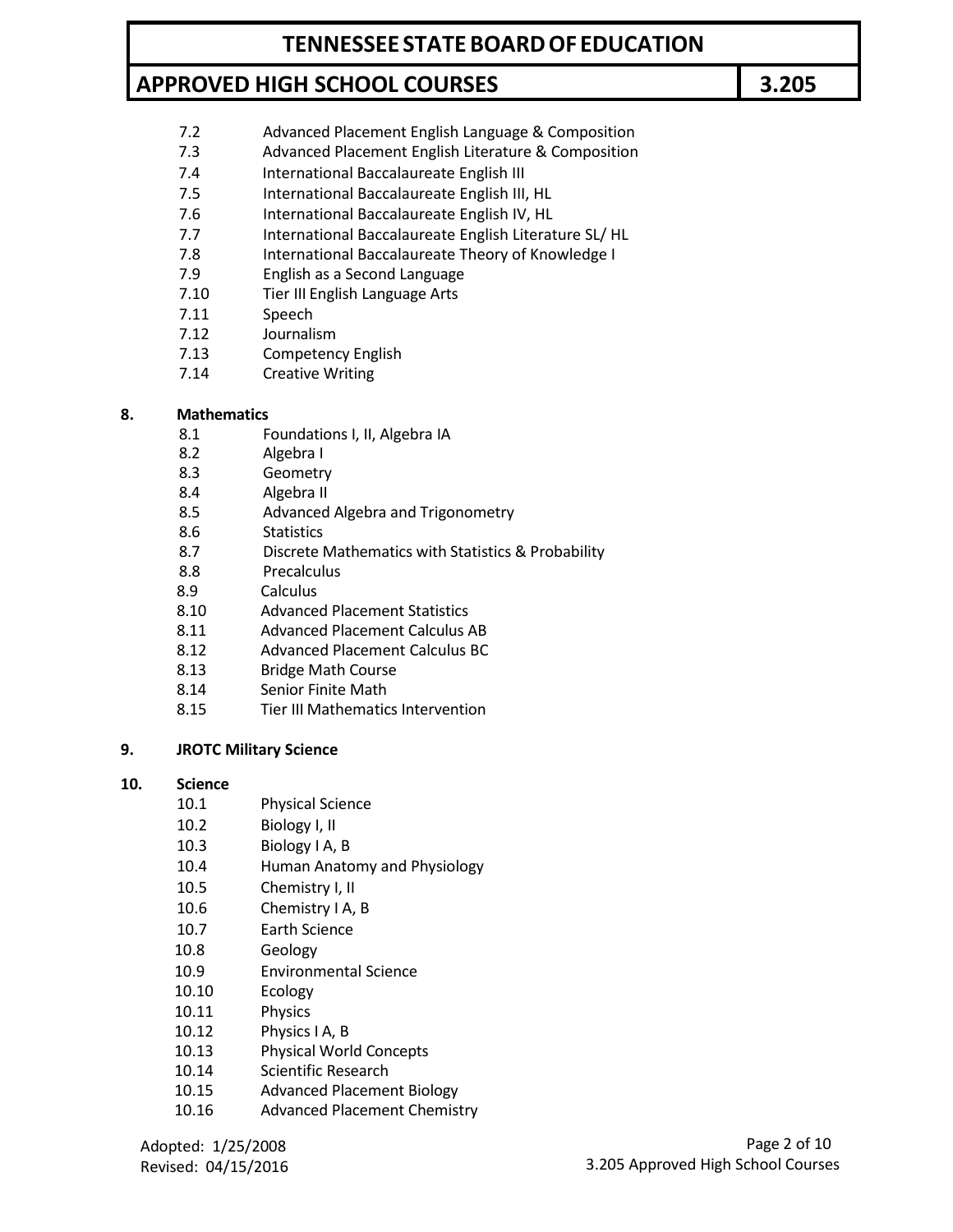- 10.17 Advanced Placement Environmental Science
- 10.18 Advanced Placement Physics I
- 10.19 Advanced Placement Physics II
- 10.20 Advanced Placement Physics C: Electricity & Magnetism
- 10.21 Advanced Placement Physics C: Mechanics

#### **11. Social Studies**

- 11.1 United States History
- 11.2 Economics
- 11.3 United States Government
- 11.4 Psychology
- 11.5 Sociology
- 11.6 World Geography
- 11.7 World History and Geography
- 11.8 Contemporary Issues
- 11.9 Ancient History
- 11.10 African-American History
- 11.11 Statewide Dual Credit: Introduction to Sociology
- 11.12 Advanced Placement United States History
- 11.13 Advanced Placement European History
- 11.14 Advanced Placement World History
- 11.15 Advanced Placement Macroeconomics
- 11.16 Advanced Placement Microeconomics
- 11.17 Advanced Placement U.S. Government & Politics
- 11.18 Advanced Placement Comparative Government & Politics
- 11.19 Advanced Placement Human Geography
- 11.20 Advanced Placement Psychology
- 11.21 International Baccalaureate, History of the Americas HL
- 11.22 Personal Finance

#### **12. Service Learning**

12.1 Service-Learning

#### **Career and Technical Education.**

CTE courses are listed below by career cluster. A ll students who enter high school must earn three (3) credits in an elective focus. If CTE is used to satisfy this requirement, students are required to take three (3) credits in a Department of Education approved program of study or career cluster. All courses are aligned to a primary career cluster. Some programs of study may include courses from multiple career clusters, early postsecondary, and/or academic programs.

In addition to the courses listed below, there are also course codes available for postsecondary dual credit and dual enrollment courses in all CTE programs of study. Please see the department of education's website for a full list of available courses codes.

### **13. Advanced Manufacturing**

- 13.1 Advanced Electromechanical Technology
- 13.2 Digital Electronics
- 13.3 Introduction to Electromechanical

Adopted: 1/25/2008 Revised: 04/15/2016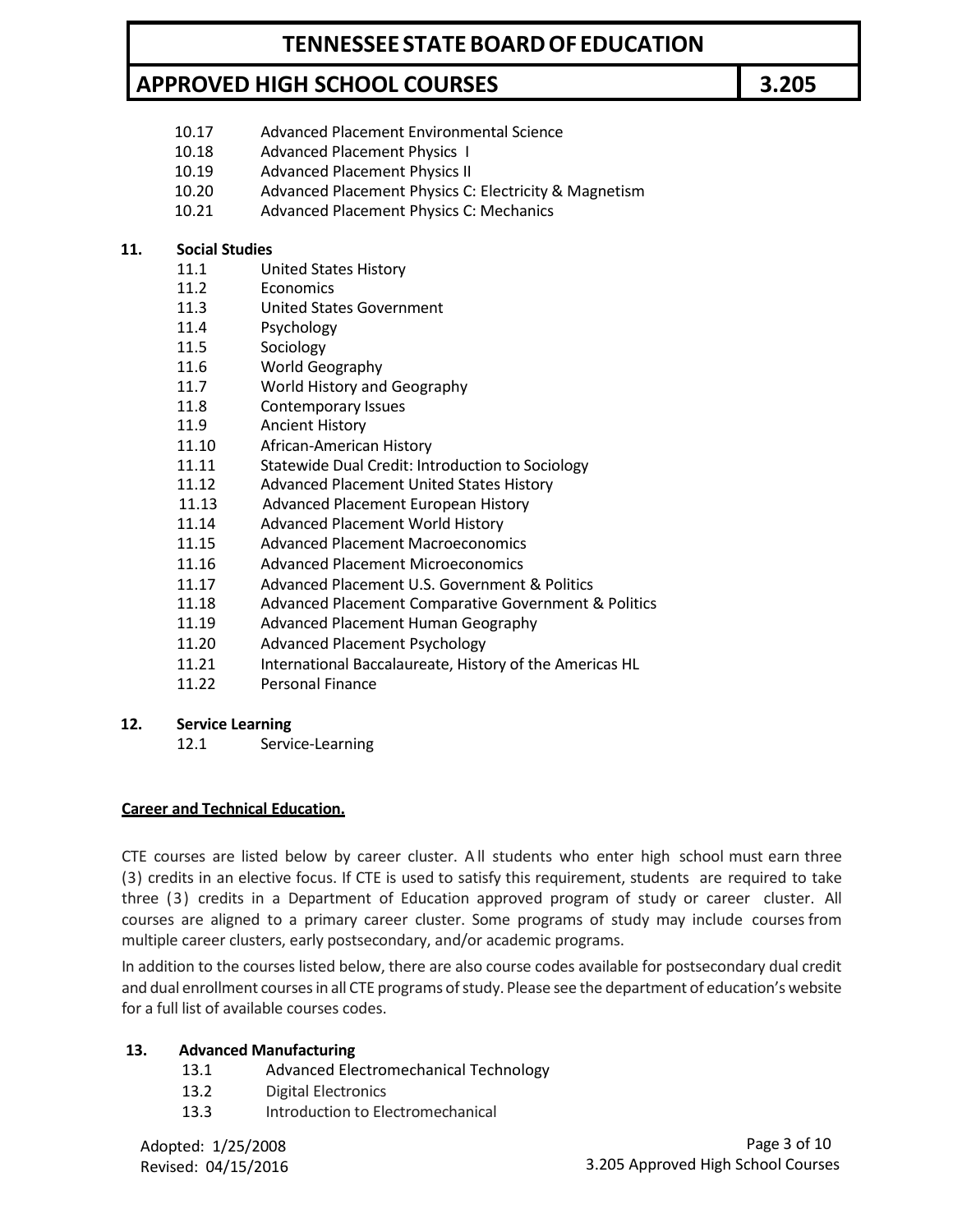13.4 Manufacturing Practicum

- 13.5 Mechatronics I
- 13.6 Mechatronics II
- 13.7 Principles of Machining I
- 13.8 Principles of Machining II
- 13.9 Principles of Manufacturing
- 13.10 Welding I
- 13.11 Welding II

### **14. Agriculture, Food, & Natural Resources**

- 14.1 Advanced Food Science
- 14.2 Agricultural and Biosystems Engineering
- 14.3 Agricultural Business and Finance
- 14.4 Agricultural Power and Equipment
- 14.5 Agriscience
- 14.6 Applied Environmental Science
- 14.7 Food Science and Safety
- 14.8 Greenhouse Management
- 14.9 **Introduction to Agricultural Sciences**
- 14.10 Landscaping and Turf Science
- 14.11 Large Animal Science
- 14.12 Natural Resources Management
- 14.13 Organizational Leadership and Communications
- 14.14 Plant and Soil Science
- 14.15 Principles of Agribusiness
- 14.16 Principles of Agricultural Mechanics
- 14.17 Principles of Food Production
- 14.18 Principles of Plant Science and Hydroculture
- 14.19 Small Animal Science
- 14.20 Statewide Dual Credit: Introduction to Agriculture Business
- 14.21 Statewide Dual Credit: Introduction to Plant Science
- 14.22 Supervised Agricultural Experience (SAE)
- 14.23 Veterinary Science

### **15. Architecture & Construction**

- 15.1 Architectural & Engineering Design I
- 15.2 Architectural & Engineering Design II
- 15.3 Architectural & Engineering Design III
- 15.4 Advanced Interior Design
- 15.5 Commercial Interior Design
- 15.6 Construction Practicum
- 15.7 Electrical Systems
- 15.8 Foundations of Interior Design
- 15.9 Fundamentals of Construction
- 15.10 HVAC
- 15.11 Mechanical, Electrical, & Plumbing Systems (MEP)
- 15.12 Plumping Systems
- 14.13 Residential & Commercial Construction I
- 14.14 Residential & Commercial Construction II
- 14.15 Residential Interior Design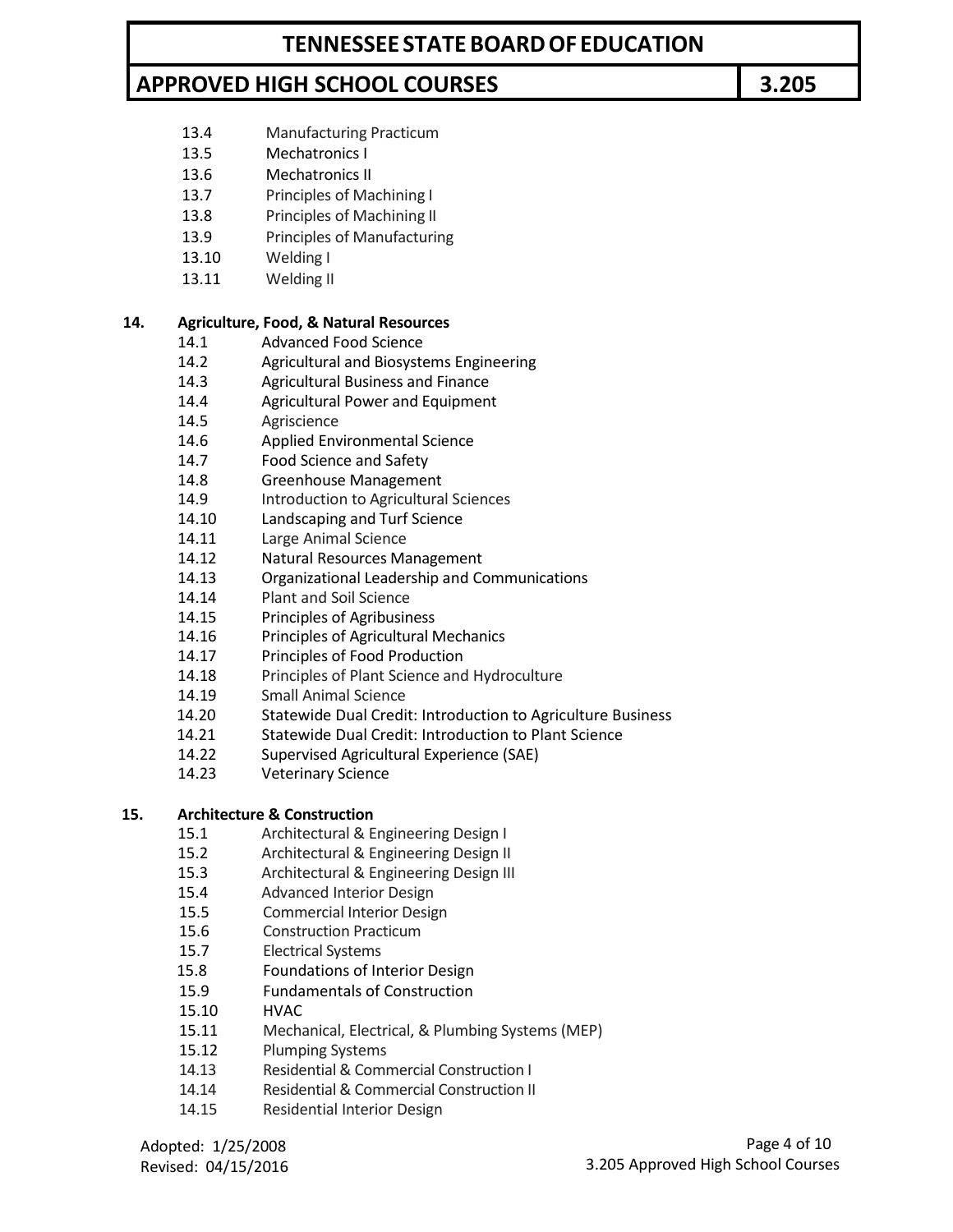- 14.16 Structural Systems I
- 14.17 Structural Systems II

### **16. Arts, Audio/Visual Technology, & Communications**

- 16.1 Advanced Fashion Design
- 16.2 Applied Arts Practicum
- 16.3 A/V Production I
- 16.4 A/V Production II
- 16.5 A/V Production III
- 16.6 Digital Arts & Design I
- 16.7 Digital Arts & Design II
- 16.8 Digital Arts & Design III
- 16.9 Fashion Design
- 16.10 Foundations of Fashion Design\*

#### **17. Business Management & Administration**

- 17.1 Advanced Computer Applications
- 17.2 American Business Legal Systems
- 17.3 Business & Entrepreneurship Practicum
- 17.4 Business Communications
- 17.5 Business Economics
- 17.6 Business Management
- 17.7 Computer Applications
- 17.8 Introduction to Business & Marketing
- 17.9 Personal Finance
- 17.10 Health Information Technology
- 17.11 Health Services Administration Practicum
- 17.12 Human Resources Management
- 17.13 Human Resources Management Practicum

#### **18. Education & Training**

- 18.1 Early Childhood Education Careers I
- 18.2 Early Childhood Education Careers II
- 18.3 Early Childhood Education Careers III
- 18.4 Early Childhood Education Careers IV
- 18.5 Educational Therapy and Support I
- 18.6 Educational Therapy and Support II
- 18.7 Educational Therapy and Support III
- 18.8 Educational Therapy and Support Practicum
- 18.9 Fundamentals of Education
- 18.10 Teaching as a Profession I
- 18.11 Teaching as a Profession II
- 18.12 Teaching as a Profession III

#### **19. Finance**

- 19.1 Accounting I
- 19.2 Accounting II
- 19.3 Banking and Finance
- 19.4 Financial Planning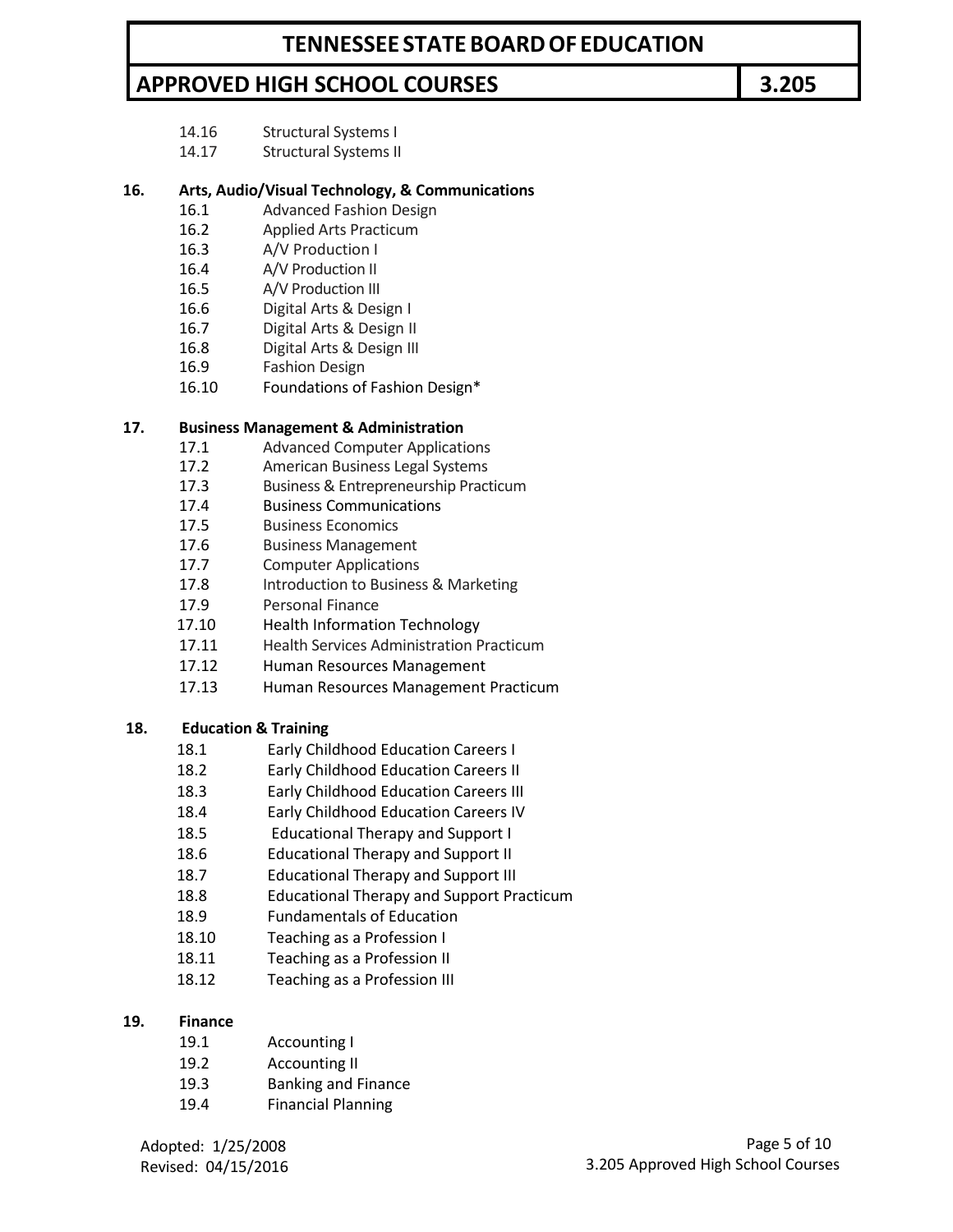### **20. Government & Public Administration**

- 20.1 Principles of Public Service
- 20.2 Public Law and Budgeting
- 20.3 Public Management and Administration

### **21. Health Science**

- 21.1 Anatomy and Physiology
- 21.2 Behavioral and Community Health
- 21.3 Cardiovascular Services
- 21.4 Clinical Internship
- 21.5 Dental Science
- 21.6 Diagnostic Medicine
- 21.7 Emergency Medical Services
- 21.8 Emergency Medical Services Practicum
- 21.9 Exercise Science
- 21.10 Global Health and Epidemiology
- 21.11 Introduction to Health Science
- 21.12 Health Science Education
- 21.13 Medical Terminology
- 21.14 Medical Therapeutics
- 21.15 Nursing Education
- 21.16 Pharmacological Sciences
- 21.17 Public Health Practicum
- 21.18 Rehabilitation Careers

#### **22. Hospitality & Tourism**

- 22.1 Culinary Arts I
- 22.2 Culinary Arts II
- 22.3 Culinary Arts III
- 22.4 Culinary Arts IV
- 22.5 Event Planning & Management
- 22.6 Hospitality Management
- 22.7 Hospitality Marketing
- 22.8 Hospitality & Tourism Exploration

#### **23. Human Services**

- 23.1 Barbering I
- 23.2 Barbering II
- 23.3 Barbering III
- 23.4 Cosmetology I
- 23.5 Cosmetology II
- 23.6 Cosmetology III
- 23.7 Cosmetology IV
- 23.8 Family Studies
- 23.9 Introduction to Human Studies
- 23.10 Introduction to Social Health
- 23.11 Human Services Practicum
- 23.12 Lifespan Development
- 23.13 Nutrition Across the Lifespan
- 23.14 Nutrition Science and Diet Therapy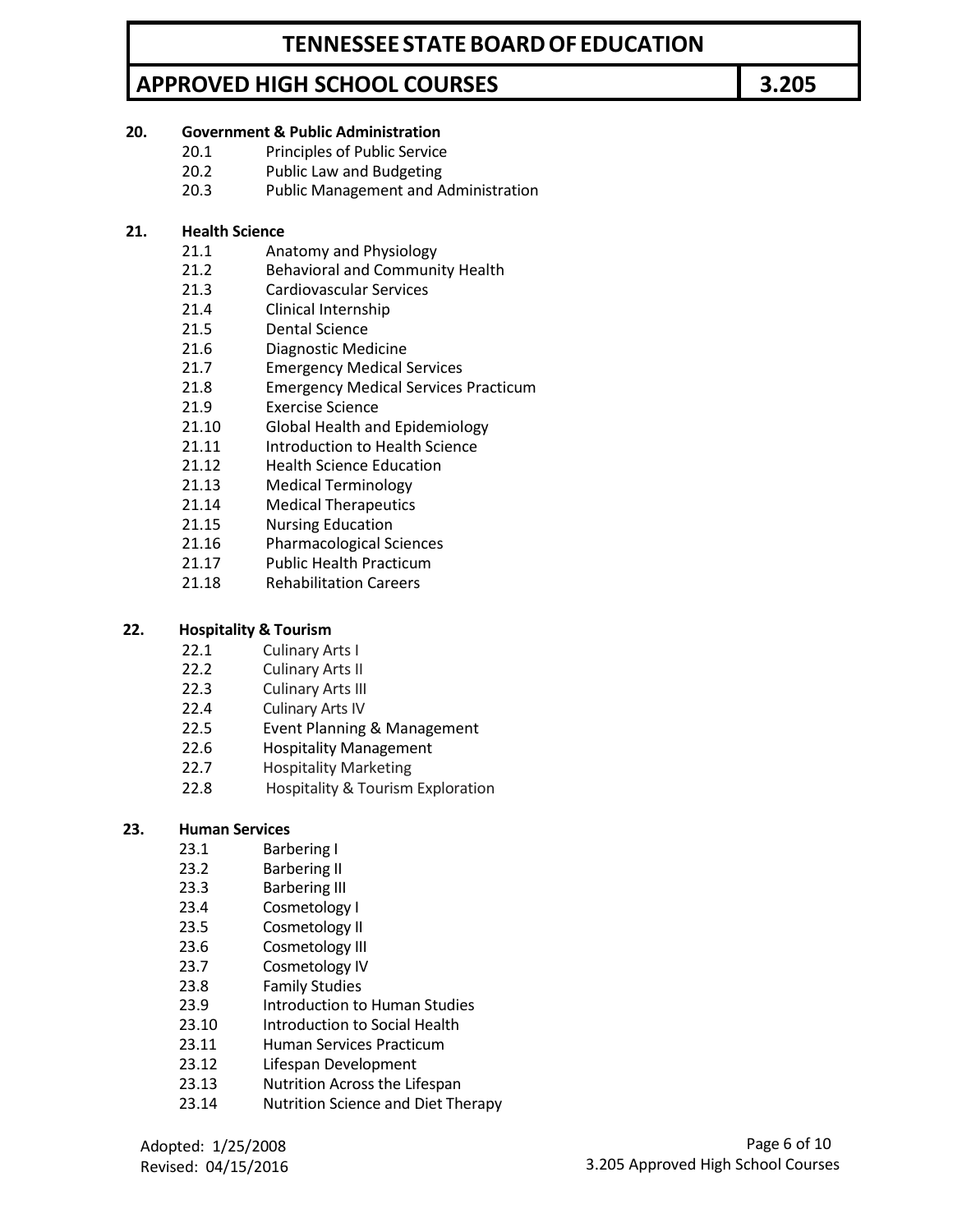### **TENNESSEE STATEBOARDOF EDUCATION**

# **APPROVED HIGH SCHOOL COURSES 3.205**

### **24. Information Technology**

- 24.1 Cabling and Internetworking
- 24.2 Coding I
- 24.3 Coding II
- 24.4 Coding Practicum
- 24.5 Computer Science Foundations
- 24.6 Computer Systems
- 24.7 Cybersecurity I
- 24.8 Cybersecurity II
- 24.9 Cybersecurity Practicum
- 24.10 **IT Clinical Internship**
- 24.11 Mobile App Development
- 24.12 Networking
- 24.13 Web Design Foundations
- 24.14 Web Site Development
- 24.15 Web Design Practicum

#### **25. Law, Public Safety, Corrections, & Security**

- 25.1 Court Systems and Practices
- 25.2 Criminal Justice I
- 25.3 Criminal Justice II
- 25.4 Criminal Justice III: Investigations
- 25.5 Emergency Preparedness
- 25.6 Fire Prevention
- 25.7 Fire Science I
- 25.8 Fire Science II
- 25.9 Principles of Fire and Emergency Services
- 25.10 Principles of Law, Corrections, and Security

#### **26. Marketing**

- 26.1 Advertising and Public Relations
- 26.2 Entrepreneurship
- 26.3 Marketing & Management I—Principles
- 26.4 Marketing & Management II—Advanced Strategies
- 26.5 Retail Operations\*
- 26.6 Virtual Enterprise International

#### **27. Science, Technology, Engineering, & Mathematics (STEM)**

- 27.1 Advanced Design Applications (EBD)
- 27.2 Advanced Technological Applications (EBD)
- 27.3 Aerospace Engineering (PLTW)
- 27.4 Automation and Robotics (PLTW)
- 27.5 Biotechnical Engineering (PLTW)
- 27.6 Civil Engineering and Architecture (PLTW)
- 27.7 Computer Integrated Manufacturing (PLTW)
- 27.8 Design and Modeling (PLTW)
- 27.9 Digital Electronics (PLTW)
- 27.10 Energy and the Environment (PLTW)
- 27.11 Engineering Design (EBD)
- 27.12 Engineering Design and Development (PLTW)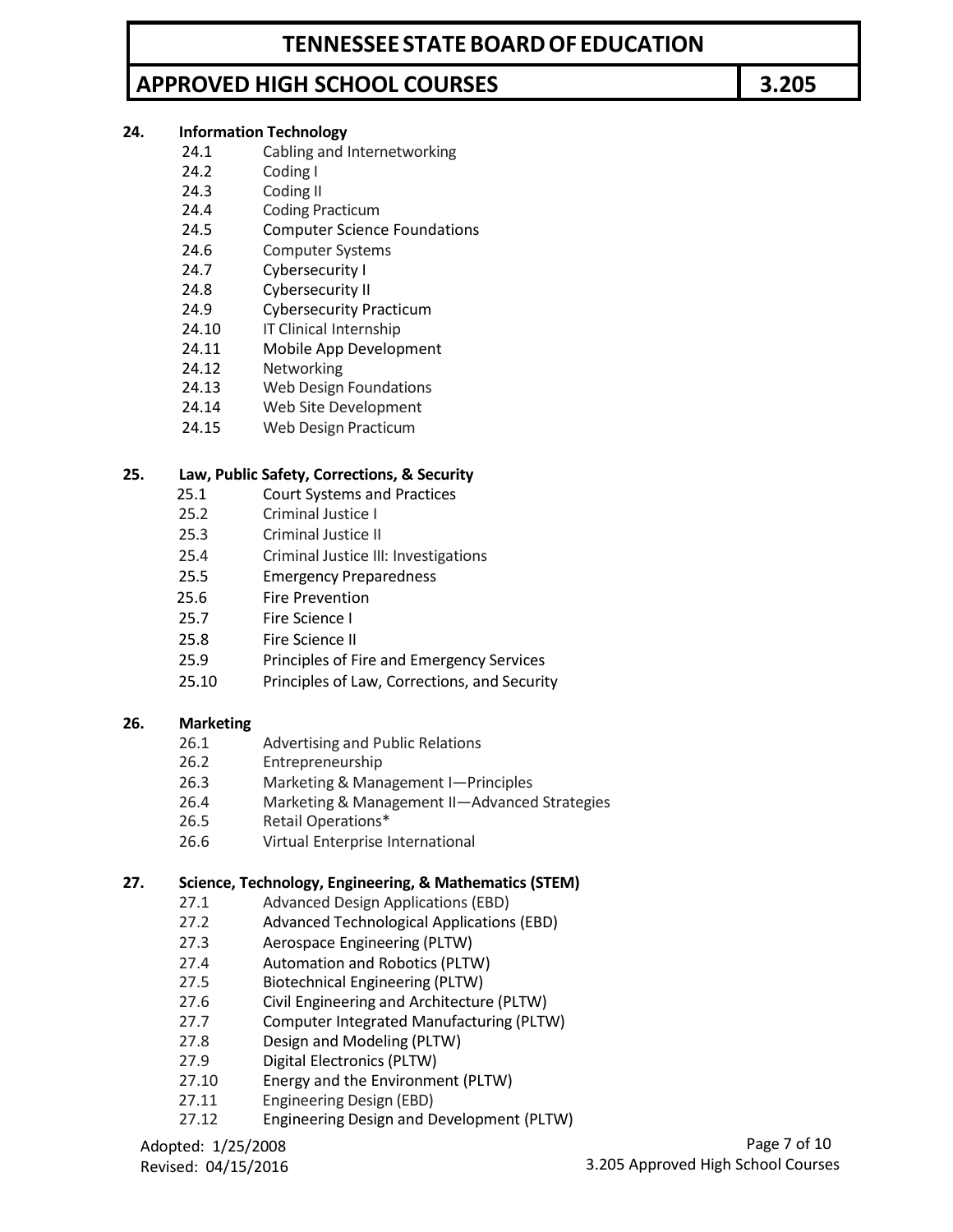- 27.13 Engineering Design I
- 27.14 Engineering Design II
- 27.15 Engineering Practicum
- 27.16 Exploring Technology (EBD) 27.17 Flight and Space (PLTW)
- 27.18 Foundations of Technology (EBD)
- 27.19 Green Architecture (PLTW)
- 27.20 Introduction to Engineering Design (PLTW)
- 27.21 Introduction to Geographical Information Systems
- 27.22 Inventions and Innovations(EBD)
- 27.23 Magic of Electrons (PLTW)
- 27.24 Medical Detectives (PLTW)
- 27.25 Principles of Engineering (PLTW)
- 27.26 Principles of Engineering and Technology
- 27.27 Principles of Technology I
- 27.28 Principles of Technology II
- 27.29 Robotics and Automated Systems
- 27.30 Science and Technology (PLTW)
- 27.31 STEM Designers
- 27.32 STEM Explorers
- 27.33 STEM Innovators
- 27.34 STEM I: Foundation
- 27.35 STEM II: Applications
- 27.36 STEM III: STEM in Context
- 27.37 STEM IV: STEM Practicum
- 27.38 Technological Design (EBD)
- 27.39 Technological Systems (EBD)

EBD signifies a course is part of the "Engineering by Design" curriculum package. PLTW signifies a course is part of the "Project Lead the Way" curriculum package. These STEM programs may require additional equipment and certifications to operate.

### **28. Transportation, Distribution, & Logistics**

- 28.1 Aviation I: Principles of Flight
- 28.2 Aviation II: Advanced Flight
- 28.3 Collision Repair: Damage Analysis, Estimating, and Customer Service
- 28.4 Collision Repair: Non-Structural
- 28.5 Collision Repair: Painting and Refinishing
- 28.6 Collision Repair: Structural
- 28.7 Distribution & Logistics I
- 28.8 Distribution & Logistics II: Management
- 28.9 Foundations of Distribution & Logistics
- 28.10 Introduction to Aerospace
- 28.11 Introduction to Collision Repair
- 28.12 Maintenance and Light Repair I
- 28.13 Maintenance and Light Repair II
- 28.14 Maintenance and Light Repair III
- 28.15 Maintenance and Light Repair IV

### **29. Work-Based Learning**

29.1 Work-Based Learning: Career Practicum

Adopted: 1/25/2008 Revised: 04/15/2016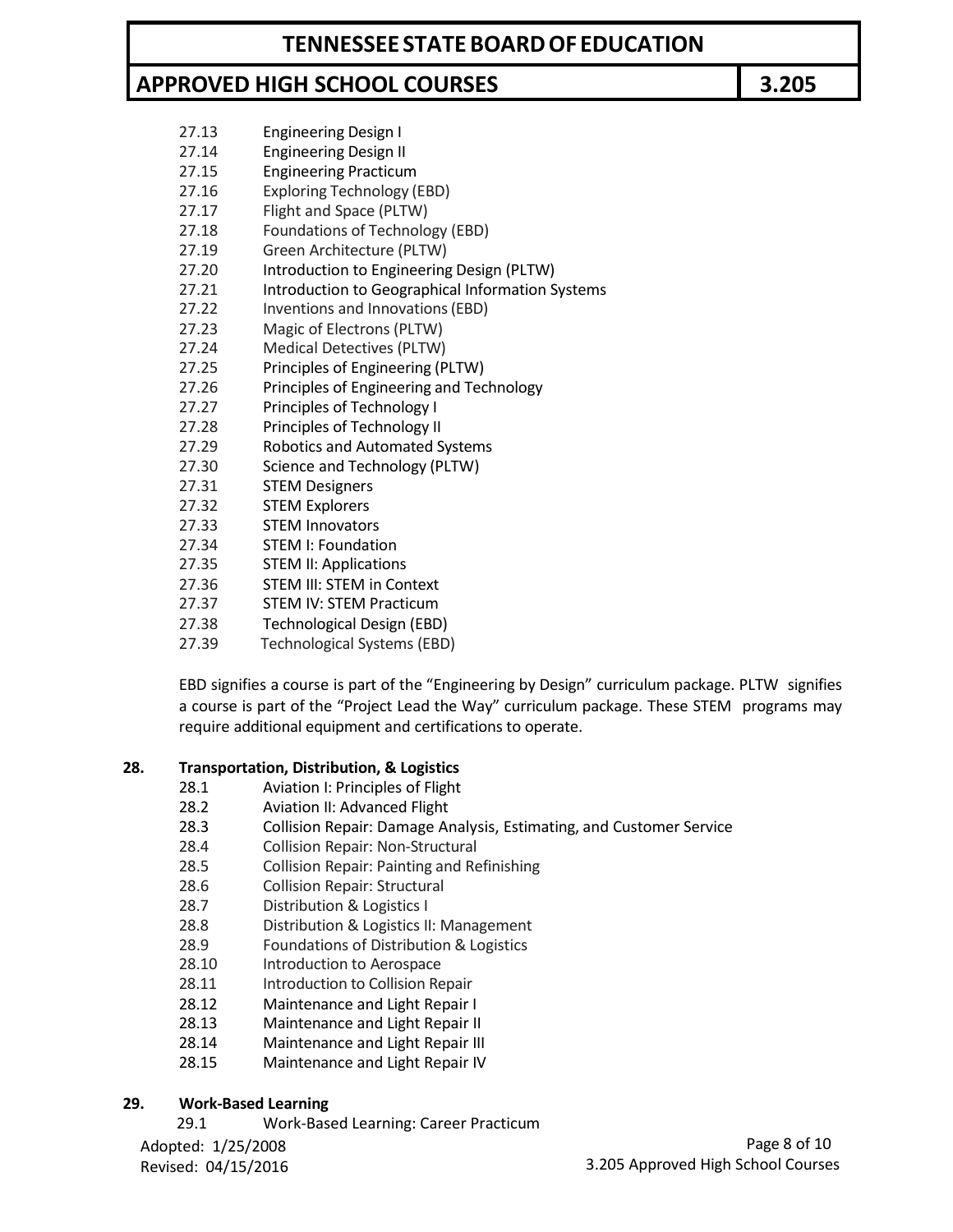#### **30. General Electives**

- 30.1 Career Exploration
- 30.2 Jobs for Tennessee Graduates (JTG)

### **Course Substitutions**

The following course substitutions have been approved:

- (a) Advanced Placement English Language & Composition (7.2) and Advanced Placement English Literature & Composition (7.3) may substitute for English III or English IV.
- (b) The Physics requirement may be satisfied by completion of Principles of Technology I and II (27.27, 27.8).
- (c) The United States History and Geography requirement may be satisfied by completion of AP United States History (11.11); or IB History of the Americas HL (11.20).
- (d) The United States government requirement may be satisfied by completion of American Business Legal Systems (17.2); three (3) years of JROTC; AP Comparative Government & Politics (11.17); or AP U.S. Government & Politics (11.16).
- (e) The World History and Geography requirement may be satisfied by completion of AP Human Geography (11.18); AP European History (11.12); AP World History (11.13); or IB History of Europe.
- (f) The Economics requirement may be satisfied by completion of Entrepreneurship (26.2); Business Economics (17.5); Virtual Enterprise International (26.6); Marketing & Management I (26.3); or Retail Operations (26.5).
- (g) The Fine Arts requirement may be satisfied by completion of Foundations of Interior Design (15.8); Visual Art (4.7); Digital Arts & Design I (16.6); Web Design Foundations (24.9); or Foundations of Fashion Design (16.10).
- (h) The Personal Finance requirement may be satisfied by completion of Agriculture Business and Finance (14.3); or three (3) years of JROTC.
- (i) The wellness requirement may be satisfied by completion of Nutrition Across the Lifespan (23.17); or two (2) credits of JROTC.
- (j) For students that have met the ACT and/or SAT college readiness benchmarks in mathematics, the following courses may satisfy the requirement for being enrolled in a mathematics course for a fourth (4th), or more credit, option: Physics (10.11); Advanced Placement Physics I (10.18); Advanced Placement Physics II (10.19); Advanced Placement Physics C (10.20); or Advanced Placement Computer Science A (3.8).
- (k) Algebra I, Geometry, and Algebra II may be substituted (if available) with an equivalent course (same content standards) with different instructional methodology such as honors, CTE, or